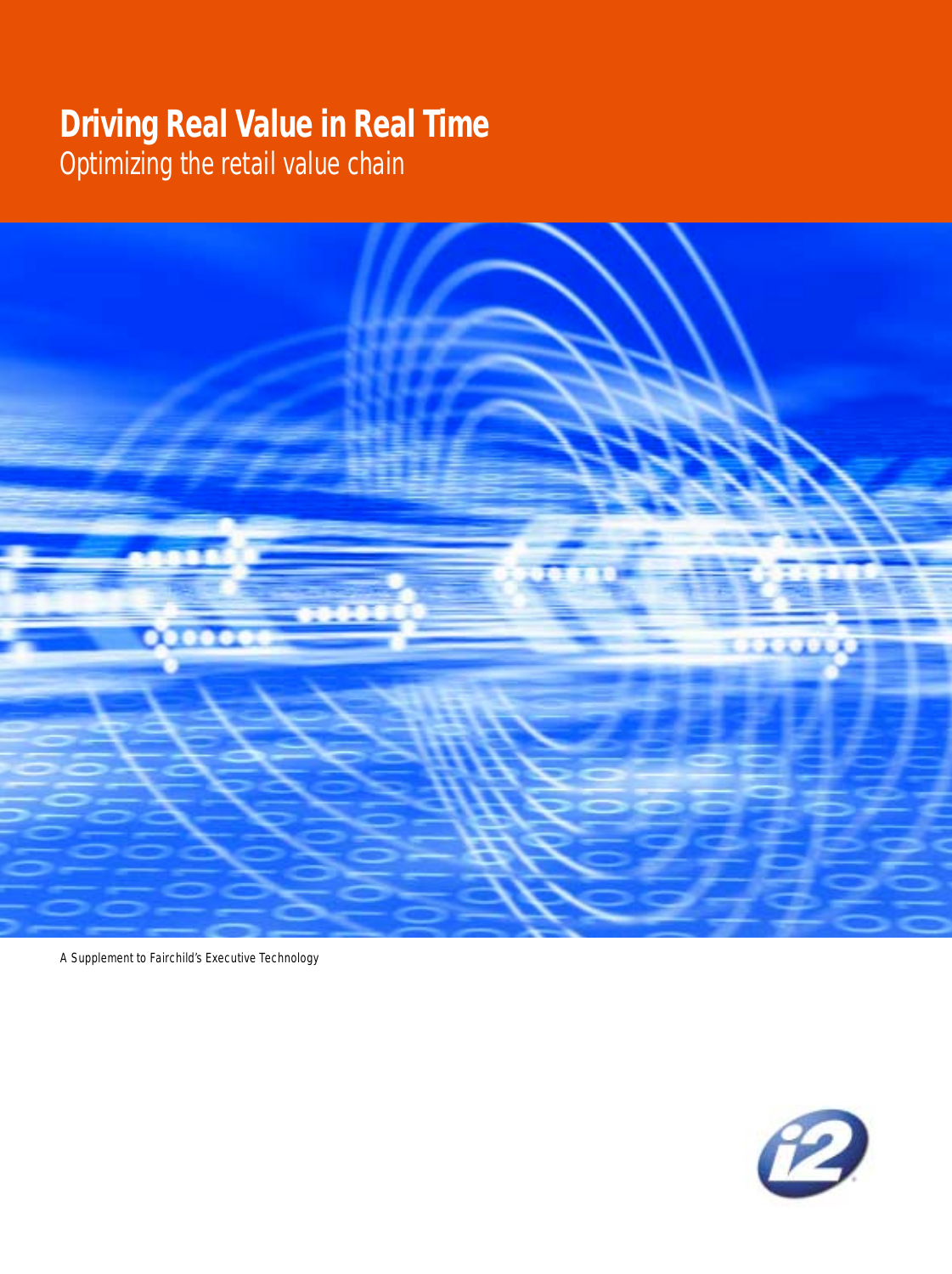## **Helping retailers reduce complexity, reduce variability and increase visibility**



#### **Solution Profile: Allocation and Replenishment**

Company: Barnes & Noble

Company Overview: More than 900 book stores in the United States, each carrying 1.2 million titles.

#### Challenge:

Improve accuracy of forecasting, intelligence of inventory planning, efficiency of logistics planning, and optimize replenishment planning.

Solution:

i2 Supply Chain Planner i2 Inventory Planner i2 Demand Planner

Benefits:

Improved forecast accuracy from 60% to 75-80%. Realized significant savings through inventory reduction while maintaining target service levels.

Retail is a complex business—and it won't be getting simpler anytime soon. The retail equation is well known: getting the right product in the right amount to the right store at the right price at the right time. Only by optimizing across the dimensions of product, price, store, quantity, time and customers can a retail enterprise achieve a sustainable growth in revenues and profits.

Every retailer has strived to find a way to optimize its business—to improve the company's performance by synchronizing supply and demand for each store, each sku, each day. Yet optimizing the end-to-end retail value chain has proven very challenging, and the industry still suffers from a number of significant issues, including:

- –High stockouts
- –High inventories
- –High landed costs to the shelf
- –High markdowns
- –Ineffective promotions
- –Non-targeted assortments
- –Non-optimized asset utilization

These issues hurt revenues, profits, and result in a poor return on assets (ROA) performance. They also prevent the retail enterprise from operating at its optimum level.

#### **The problem: Identifying the root causes of retail challenges.**

According to Bernard Goor, Vice President - Retail, for i2 Technologies, Inc., there are three key reasons that these particular retail challenges have developed. "The retail world is now characterized by high complexity, high

variability, and low visibility," says Goor. "This has created an environment that thwarts most attempts to improve the retail performance."

*High complexity* is a result of the multiplication of retail formats, categories and supply chains, combined with the increasing trends toward globalization and consolidation.

*High variability* affects both demand and supply. Variability of demand results from changing consumer buying patterns, competitive conditions and external factors. Variability of supply is caused by sourcing, transportation, distribution and handling constraints as well as vendor performance.

*Low visibility* comes from a lack of integration within the enterprise and through the value chain, resulting in a lack of visibility of demand forecasts, supply plans, orders, shipments and inventories on the part of both suppliers and retailers.

The message, says Goor, is clear: in order to improve their performance, retailers must reduce complexity, reduce variability and increase visibility.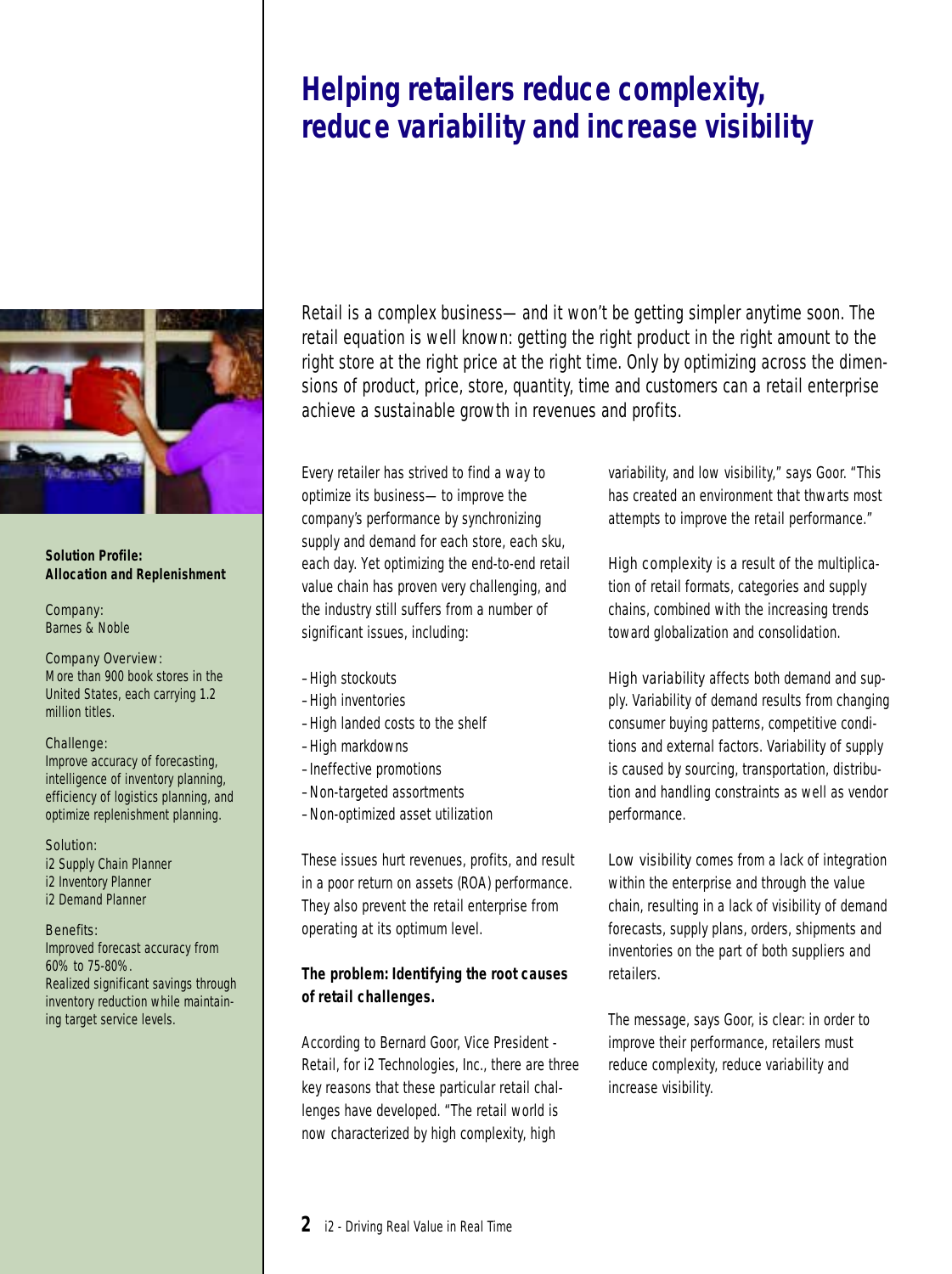"The potential cost savings to be gained through better strategic sourcing and supply chain execution are enormous and can significantly impact a company's competitive position." – Pierre Mitchell, Senior Analyst, **AMR Research**

..........................................................................................................

**The answer: Optimizing the retail value chain**

So how can retailers reduce complexity, reduce variability and increase visibility? "By optimizing the end-to-end value chain," says Goor.

Optimizing the retail value chain means synchronizing demand and supply by balancing sourcing, transportation, distribution and store capacity against the product flow required to satisfy the consumer demand at the lowest cost possible. This is a process that requires:

- 1. Integration within the retail enterprise between planning, execution and monitoring.
- 2. Collaboration and integration between the retailers and their vendors in the areas of demand forecasts, supply plans, orders, shipments and inventories.

Optimizing the value chain by synchronizing supply and demand is critical to the performance improvements of the retail industry—and is the focus of the work being done by i2 Technologies.

Other industries—such as the high tech, automotive, and soft goods industries—have suffered from the same root causes as retail: high complexity, high variability and low visibility. i2 has been able to significantly improve the performance of its customers in those industries by implementing robust and scalable optimization solutions, and is now working to replicate this success in retail.

#### **How to optimize the retail value chain**

Optimizing the retail value chain is not a single event, but a continuous process that requires the iterative integration of multiple phases across planning and execution.

#### *Strategic Planning*

The goal of strategic planning is to configure the value chain in order to improve the flow of products to the consumers. First of all, retailers can optimize their vendor base and their sku base by gaining visibility of their global purchases and by measuring the performance of their vendors. For this, i2 offers its Strategic Sourcing solution.

It is also important for retailers to optimize their sourcing and distribution network and their transportation network. "The network of vendor supply points, distribution centers and stores needs to be optimized to maximize the throughput at the store level. And the transportation contracts need to be renegotiated to optimize transportation costs and cycle times based on the optimized network," explains Goor.

i2's Transportation and Distribution solution provides the tools to enable retailers to optimize their sourcing and distribution network as well as their transportation costs and cycle times.

Using these tools has given Shaw's Supermarkets—which operates a chain of 185 stores in the Northeastern U.S.—a savings opportunity of more than \$2 million in transportation and distribution costs.

#### **Solution Profile: Transportation & Distribution**

Company: Shaw's Supermarkets

Company Overview: –185 stores in the Northeastern U.S.

–30,000 employees –Over \$4 billion in annual sales

#### Challenge:

The closure of two of the company's distribution centers and changes in third-party distribution locations prompted Shaw's to re-evaluate transportation alternatives and store/distribution center alignments.

Solution: i2 Supply Chain Strategist

#### Benefits:

Optimized volume between suppliers of fast moving items and offered a savings opportunity of more than \$2 million in transportation and distribution costs.

#### **Solution Profile: Merchandising Optimization**

Company: Payless Shoe Source

Company Overview:

- –North America's #1 footwear retailer
- –4,900 stores in U.S.
- –\$3 billion in annual sales

#### Challenge:

The inability to accurately target customers created excess inventories in some products, creating higher markdowns, poor inventory turns and unsatisfied customers.

Solution: i2 Merchandise Planner

#### Benefits:

Replaced a legacy system with a true planning system that has simplified the planning process while significantly improving utilization of working capital.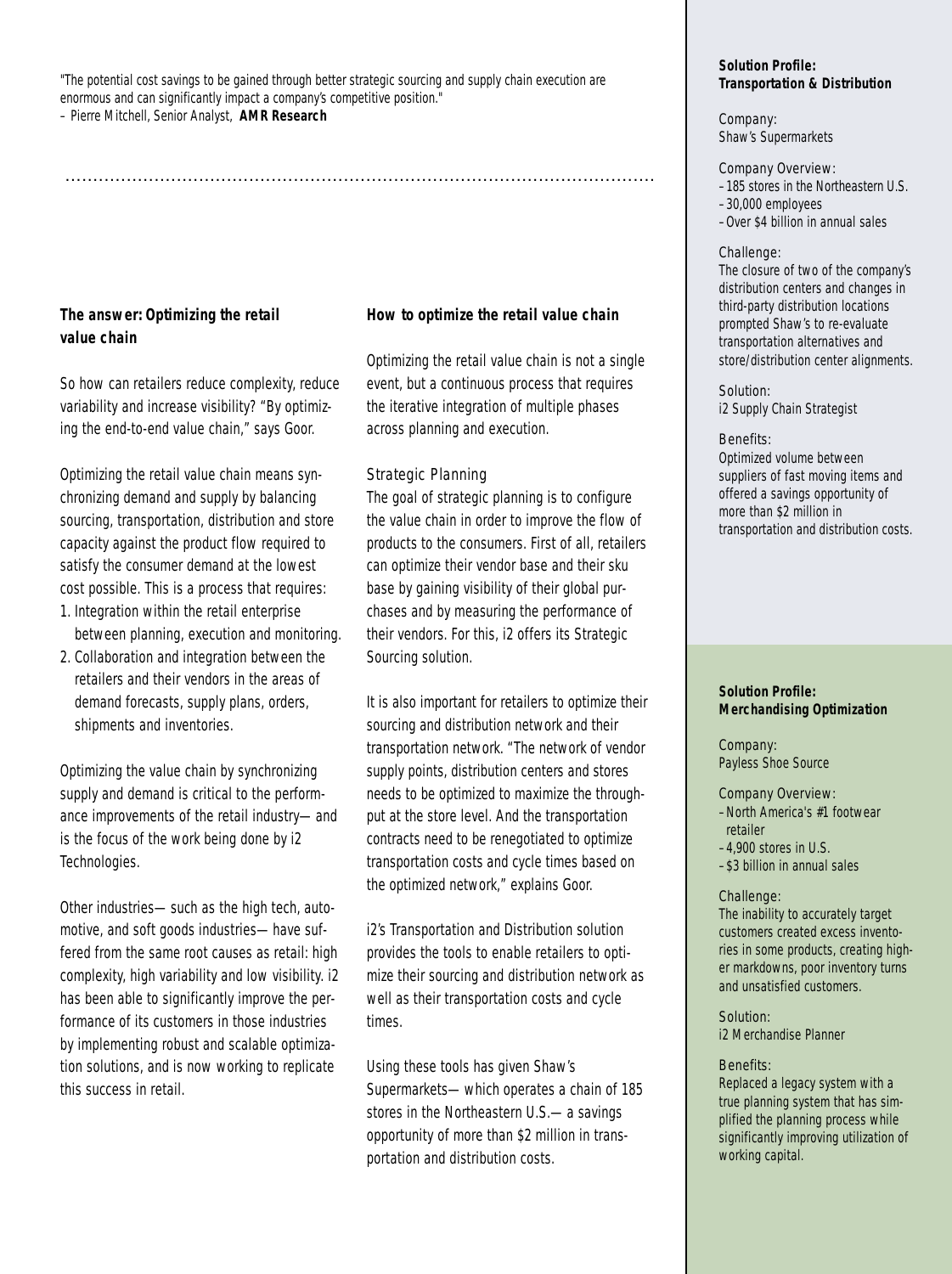#### **Solution Profile: Supply Planning**

#### Company: VF Corporation

#### Company Overview:

- –Largest publicly held apparel company in the world
- –Approximately \$5.5 billion in annual sales
- –The largest SCP planning model in i2 history
- –3.1 million records processed daily

#### Challenge:

Mature markets with declining growth rates; relentless margin pressure; retail consolidation resulting in fewer partners becoming more and more meaningful; retail partners building own brands; segmentation driving proliferation of choice.

Solution: i2 Supply Chain Planner

#### Benefits:

Inventory reduction of \$145 million among business units utilizing i2 tools while maintaining our current levels of service.

#### **Solution Profile: Price and Revenue Optimization**

Company: Best Buy

#### Company Overview:

- –Nation's #1 specialty retailer –480 stores – 660 projected by 2005
- –\$15.3 billion in revenues

#### Challenge:

Enable Best Buy merchants to manage a product's life cycle to a specific end date and deliver more profitable transitions by improving markdown executions.

#### Solution:

i2 Markdown Price Optimizer

#### Benefits:

- –Reduces margin degradation
- –Provides higher capture rates
- –Reduces inventory
- –Allows markdowns at a location level



#### *Operational Planning*

The goal of Operational Planning is to reduce the impact of supply and demand variability. Retailers must integrate plans—from financial planning, demand forecasting, merchandise planning and category management to assortment planning, space optimization and allocation.

This is the role of the i2 Merchandising Optimization solution. It enables a retailer to deploy a single solution that integrates forecasts and plans. Payless Shoe Source credits the i2 Merchandising Planner with simplifying its planning process while significantly improving the utilization of the company's working capital.

While building their plans, retailers will need to constantly react to changes in demand and supply. "This constant variability of demand and supply creates mismatches at the store/sku level that impact the retailers' performance," says Goor.

In order to drive demand, retailers need to look at optimizing their pricing. Optimizing retail prices through the lifecycle of the products is critical to balance demand and supply and to improve performance—and i2's Price and Revenue Optimization solution can help.

For example, i2 Markdown Price Optimizer has allowed Best Buy to reduce margin degradation, enjoy higher capture rates, reduce inventory and offer markdowns at a location level.

Equally important is the ability to adjust supply to match demand. Retailers need to integrate supply constraints into their plans. "Building plans without understanding whether you have the adequate sourcing, distribution or transportation capacity over multiple planning periods does not give you any assurance that you will be able to execute those plans," says Goor. "Matching the capacity to your product flow across the network is critical." Goor points out that retailers need to be able to react to supply and demand mismatches by understanding the supply capacity of their vendors and distribution network, and by optimizing their inventory positions accordingly.

This is the value of the i2 Replenishment, Supply Planning and Strategic Sourcing solutions, together with the collaborative technology imbedded in Demand Collaboration/CPFR and Supply Collaboration. Using tools such as the i2 Supply Chain Planner has enabled Barnes & Noble to improve its forecast accuracy from a level of 60% to levels approaching 80%. The company has also realized significant savings through inventory reduction while maintaining target service levels.

By integrating their plans, matching supply to demand and collaborating with their vendors, retailers can continuously optimize their value chain.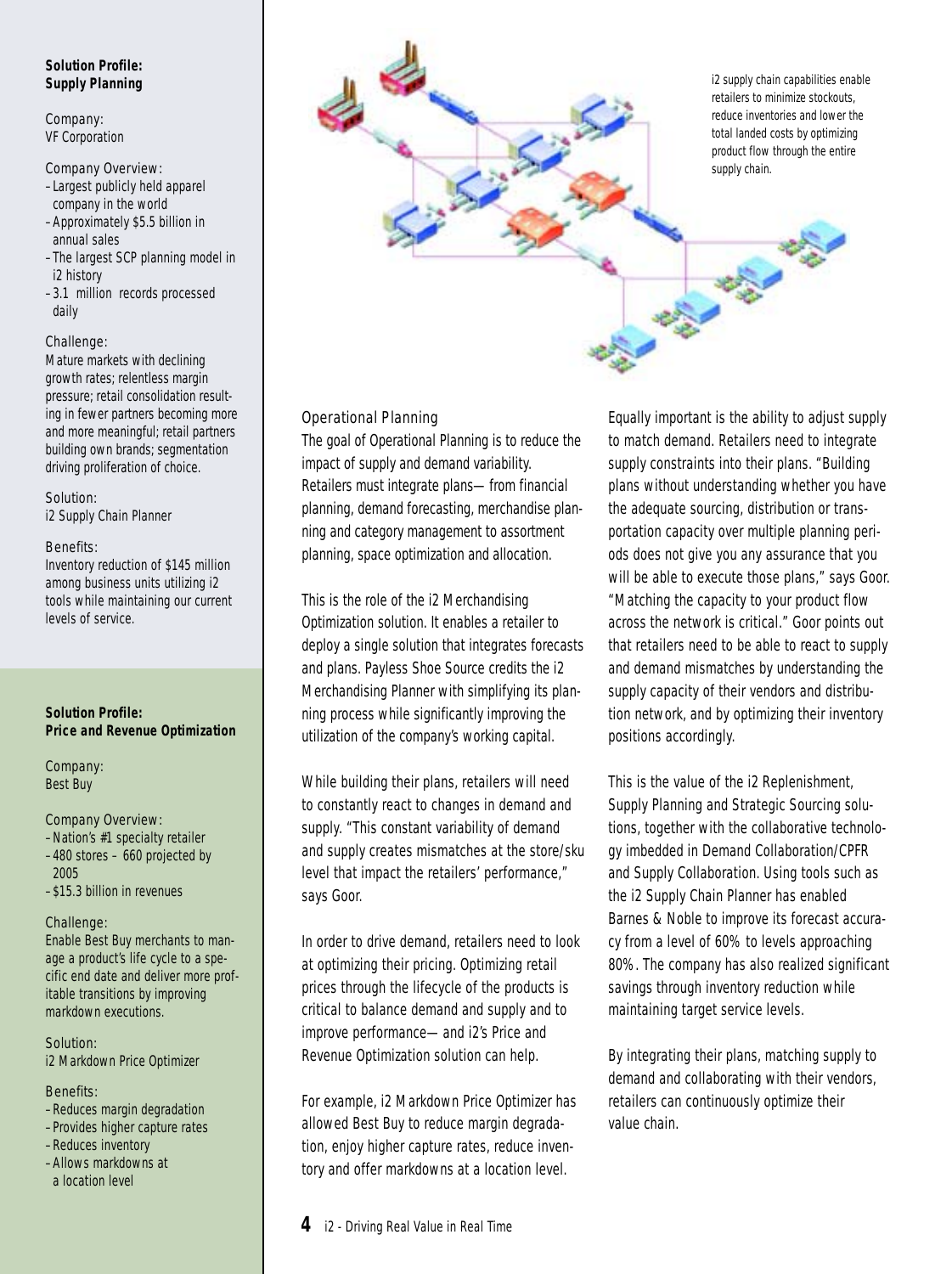"Improved supply chain planning is at the heart of the new economy, and i2 is at the heart of the supply chain planning. In many ways this company can be considered the brains behind a landmark change in the world of business."

..........................................................................................................

– **The Motley Fool,** January 2001

| <b>i2 Retail Solutions</b>                                  | <b>Capabilities</b>                                                                                                                                         |
|-------------------------------------------------------------|-------------------------------------------------------------------------------------------------------------------------------------------------------------|
| <b>Merchandising Optimization</b>                           | <b>Demand Planning</b><br>Profiling<br>Demand Collaboration/CPFR<br>Merchandise Planning<br><b>Assortment Planning</b><br><b>Shelf Space Optimization</b>   |
| <b>Allocation and Replenishment</b>                         | Merchandise Allocation<br><b>Replenishment Planning</b>                                                                                                     |
| <b>Price and Revenue Optimization</b>                       | <b>Category Price Optimization</b><br>Promotion Planning<br>Markdown Price Optimization                                                                     |
| <b>Strategic Sourcing</b>                                   | <b>Strategic Sourcing</b><br>Negotiation<br><b>Contract Management</b>                                                                                      |
| <b>Product Sourcing</b>                                     | Product Design & Development<br><b>Product Sourcing</b>                                                                                                     |
| <b>Supply Planning</b>                                      | Supply Chain Planning<br>Supply Collaboration                                                                                                               |
| <b>Purchase Order Management</b>                            | Distributed Order Management<br><b>Order Collaboration</b><br>Procurement                                                                                   |
| <b>Transportation and</b><br><b>Distribution Management</b> | Network Optimization<br><b>Transportation Procurement</b><br><b>Transportation Optimization</b><br><b>Transportation Management</b><br>Warehouse Management |
| <b>Supply Chain Event Management</b>                        | <b>Event Management</b>                                                                                                                                     |
| <b>Customer Order Management</b>                            | Distributed Order Management<br><b>Demand Fulfillment</b>                                                                                                   |
| <b>Data Management</b>                                      | Retail Business Configuration Management                                                                                                                    |
| <b>Infrastructure Services</b>                              | Messaging and Data Integration<br>Role-based Portals<br><b>Network Services</b>                                                                             |



#### **Solution Profile: Allocation and Replenishment**

Company: Dillard's

Company Overview:

- –Third largest upscale department store chain in the United States.
- –Over \$8 billion in annual sales. –340 stores and 7 distribution
- centers in 29 states.

#### Challenge:

Improve customer service and increase full-price sales; optimize inventory turns; increase efficiency; improve decision making; improve inventory management.

#### Solution:

i2 Demand Planner i2 Replenishment Planner

#### Benefits:

Though still in the implementation process, the i2-based solution is expected to improve planning systems and processes, enabling Dillard's to minimize lost sales and increase inventory turns.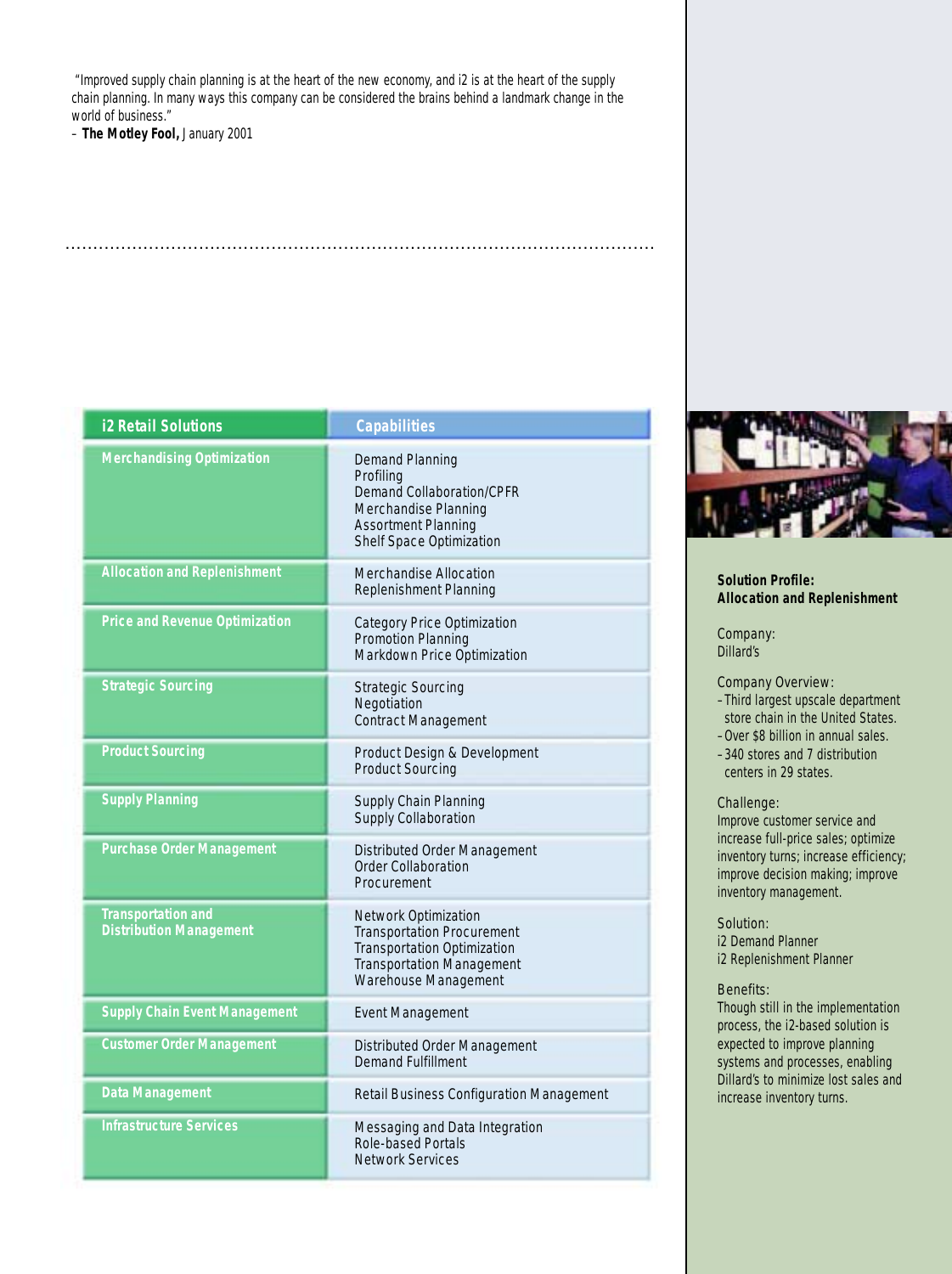"TaylorMade-adidas Golf, for example, is using i2 software to let retailers buy products, check inventories, process invoices, view order status and jointly develop sales forecasts and merchandising plans. Rob McClellan, senior e-business project manager at the Carlsbad (Calif.)-based company, predicts that the software will save 'millions of dollars a year in reduced inventory,' and help its retailers sell more golf clubs." – **Business Week,** June 4, 2001

.......................................................................................................



#### **Solution Profile: Transportation and Distribution**

Company: J.C. Penney

#### Company Overview:

- –1,080 J.C. Penney department stores in the U.S., Puerto Rico and Mexico
- –Approximately 270,000 associates

#### Challenge:

Find optimization software capable of: recognizing extensive retail and catalog consolidation networks; processing 40,000 origin/destination pairs within six hours; and able to be reconfigured relatively easily as logistics network changes dictate.

#### Solution:

i2 Transportation Manager i2 Transportation Optimizer

#### Benefits:

Improving efficiency of transportation routings by moving from a static to dynamic routing environment; contributing to reduced replenishment time by bypassing segments of own transportation network where possible.

#### *Execution*

With optimized plans in place, distribution or vendor orders are triggered at the appropriate time from Allocation and Replenishment to start the execution chain. i2's Purchase Order Management solution provides the ability to capture, validate, approve, create and maintain the orders in a Web-enabled, distributed environment. i2's Transportation and Distribution solution then enables the retailers to place, optimize and manage the transportation orders from origin to destination.

"The 'holy grail' for retailers is to integrate plans to orders and shipments in one continuous process and to monitor the execution of orders and shipments so they can re-plan dynamically in as close to real time as possible," explains Goor.

This is where i2's Supply Chain Event Management solution will be critical. It will enable retailers to maintain visibility of their orders, inventories and shipments so they can adjust their plans and keep synchronizing demand and supply by, for example, adding or canceling orders, rerouting shipments or changing their markdowns and promotions.

#### **i2: Helping retailers boost revenues and profits**

Optimizing the retail value chain will require the integration of the retail workflows within the retail enterprise and the extension of those workflows to external partners. The retail workflows can be integrated using i2's infrastructure services. Collaboration between enterprises is also supported by the collaboration framework and by the network services platform which provides trade-partner connectivity and message translation services.



Integrating planning, execution and monitoring to optimize the retail value chain and to synchronize supply and demand: that is clearly the mission of i2 Technologies in retail.

"We focus on partnering with our customers to make them successful and drive value to their business," concludes Goor. "And we look forward to continuously expanding our partnerships with leading retailers going forward."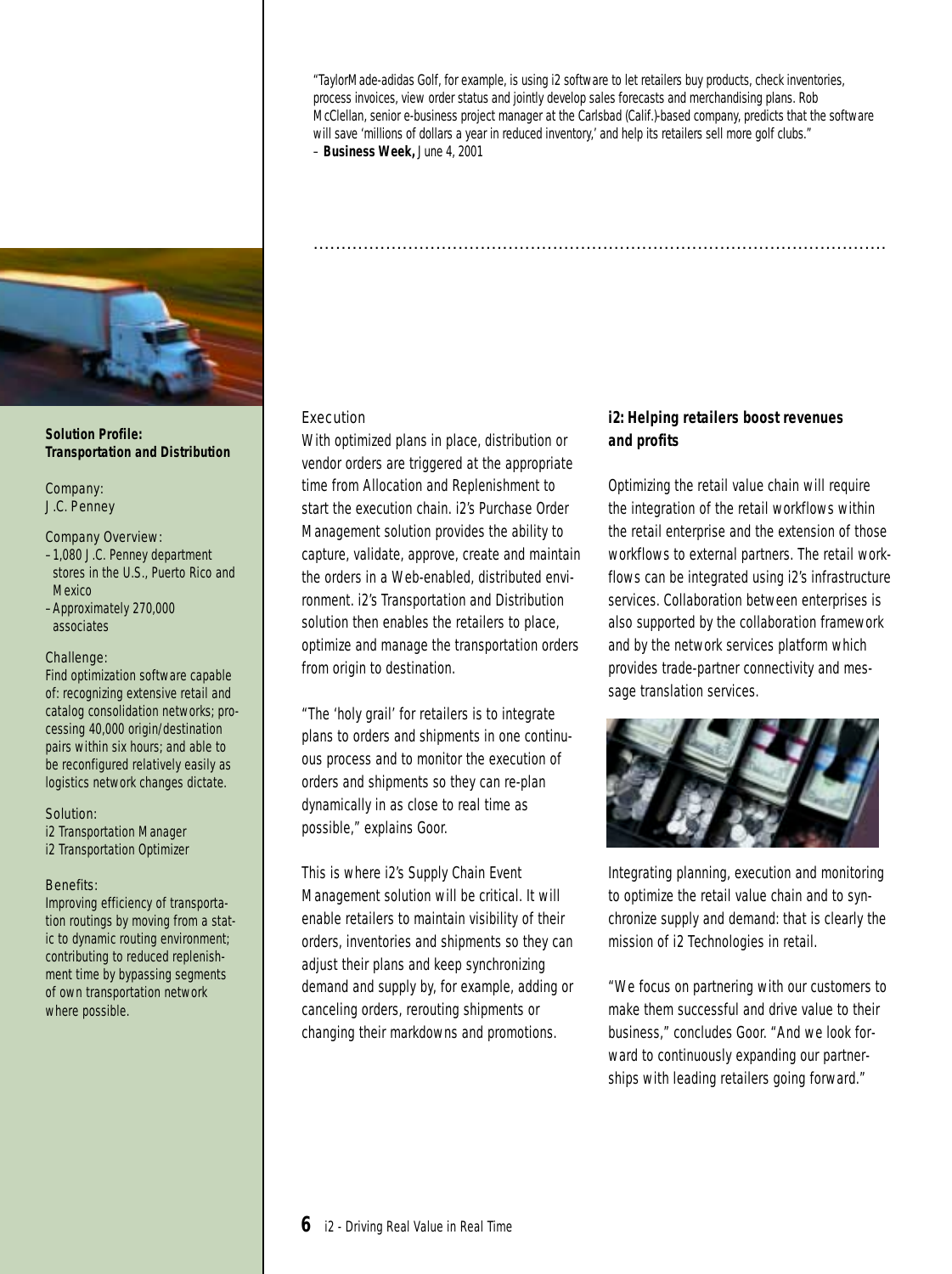# 4/C AD Intel